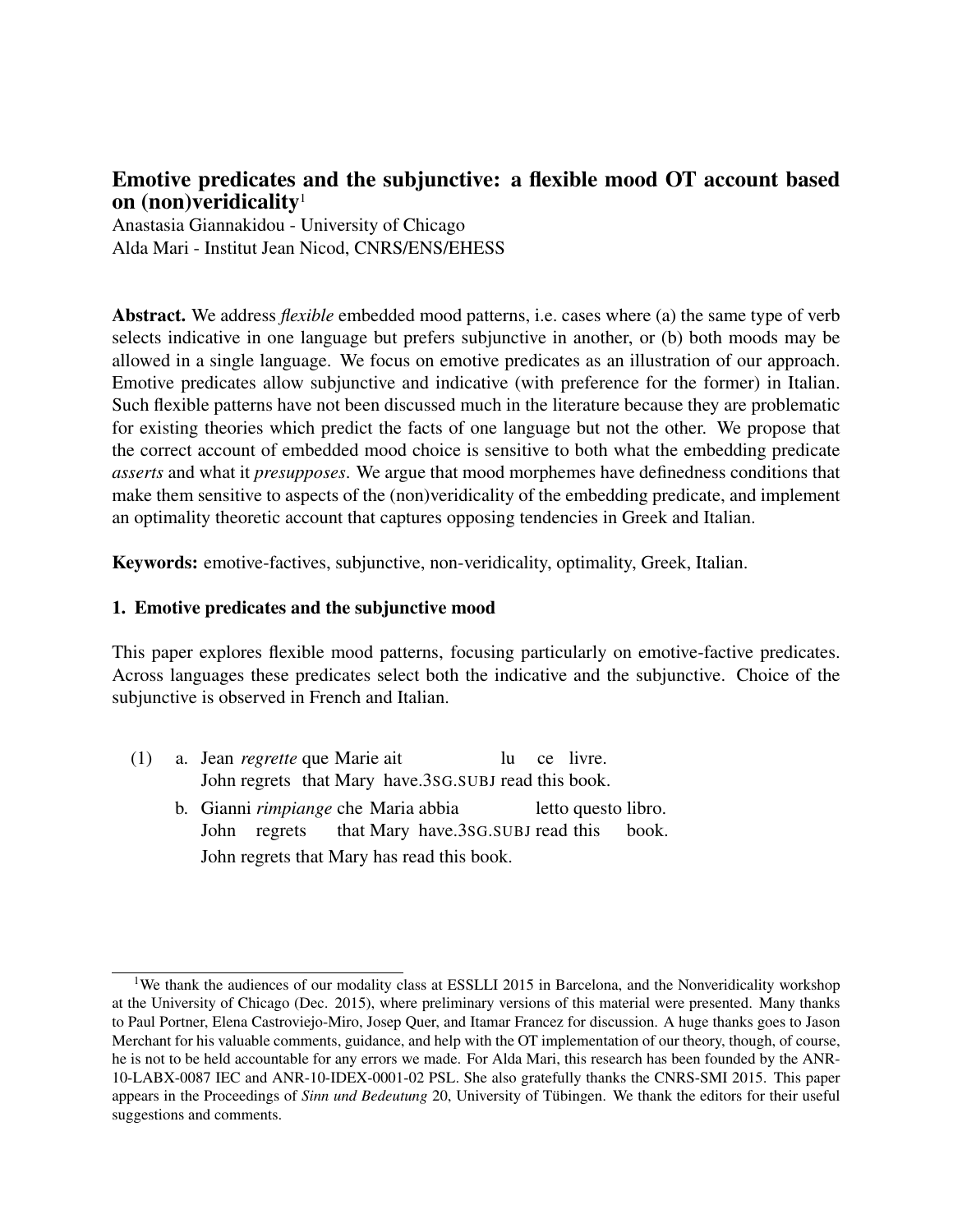Greek chooses the indicative:

(2) O Pavlos *lipate* the Paul regrets..3SG that. left.3SG the Roxani. pu efije i Roxani. 'Paul knows/believes that Roxanne left.'

The subjunctive is unexpected because emotive verbs are thought to be *factive*, *presuppositional* (Kiparsky and Kiparsky 1968, Karttunen 1973), and *veridical* (Giannakidou 1998, 2006, 2015). Their non-emotive cousins meaning *know* take the indicative:

|  |                                          | (3) a. Jean <i>sait</i> que Marie a |                                                     |  |  | lu ce livre. |                     |  |
|--|------------------------------------------|-------------------------------------|-----------------------------------------------------|--|--|--------------|---------------------|--|
|  |                                          |                                     | John knows that Mary have.3sG. SUBJ read this book. |  |  |              |                     |  |
|  |                                          | b. Gianni sa che Maria ha           |                                                     |  |  |              | letto questo libro. |  |
|  |                                          |                                     | John knows that Mary have.3sG.SUBJ read this book.  |  |  |              |                     |  |
|  | John knows that Mary has read this book. |                                     |                                                     |  |  |              |                     |  |

The factive verb *know* selects the indicative, the mood of veridical sentences (Giannakidou *ibid.*). If emotives are factive like *know*, why do they take the subjunctive? If both *know* and emotives are veridical, how can we explain the contrast between the two vis-à-vis the subjunctive?

The usual way mood selection in complement clauses has been handled in the literature is by proposing a generalization about the decisive property that necessitates subjunctive or indicative. Simple generalizations have been proposed: for instance, that emotive verbs are veridical (Marques 2004, Baunaz 2015), that they denote preference between two alternative propositions (Villalta 2008). Related notions have been used, e.g. epistemic commitment (Smirnova 2012), and contextual commitment (Portner and Rubinstein 2013), to mention just some of the most recent approaches. Unfortunately, none of the approaches offers a satisfactory way to address the emotives because the treatment is monolithic, i.e. the selecting predicate is veridical or nonveridical, or has or does not have the required property for the subjunctive. The problem becomes more acute when we consider that the emotive class varies with respect to whether it takes the subjective or the indicative. Giannakidou (2015) offers data and references indicating three types of languages:

- Languages that require subjunctive (Spanish, Italian,<sup>2</sup> French, as above);

- Languages that allow both subjunctive and indicative ((Brazilian) Portuguese, Catalan, Turkish);
- Languages where emotives select indicative (Greek, Hungarian, Romanian, Bulgarian).

<sup>&</sup>lt;sup>2</sup>We will discuss later in the paper a few exceptions to this generalization.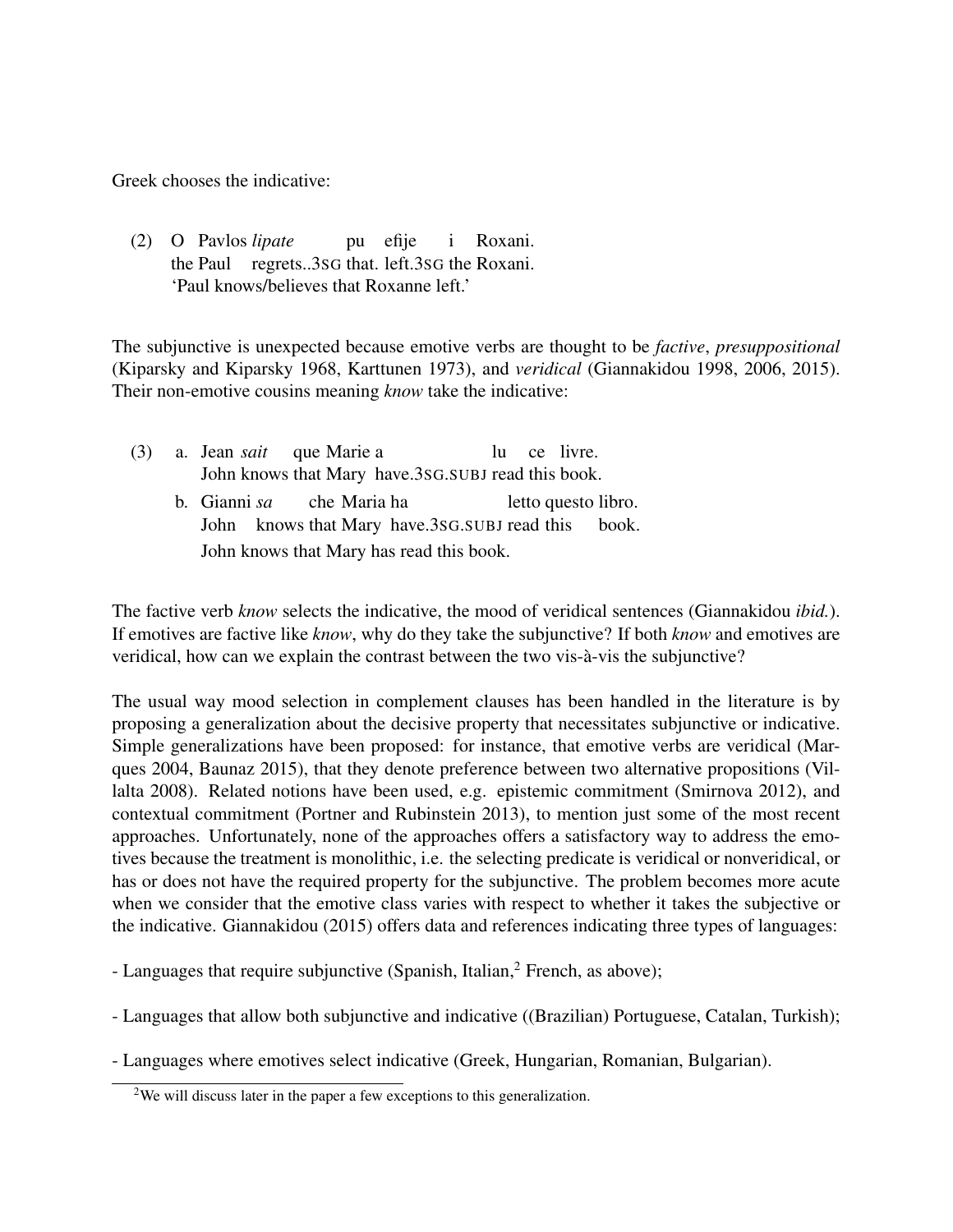Veridicality and epistemic commitment predict indicative after emotives (therefore capture the languages in 3), while preference accounts address the subjunctive in languages in group 1. The accounts are therefore at best partial, and no approach can be generalized to predict the observed variation, and the potential of dual patterns.

The variation illustrates, in the clearest way, the complexity one is confronted with when trying to establish a general pattern of mood choice across a number of languages, and how difficult it is to come up with a single generalization that will be able to handle all cases. In the present paper, we take the variation to suggest that a more nuanced approach is needed, one that might allow verb meanings to combine veridical with nonveridical components. This can be done if we distinguish between what a selecting verb *asserts* and what it *presupposes*. Once we make this distinction, we see that verb meanings can exhibit what we call *mixed* (non)veridicality, i.e. they can combine a nonveridical assertion with veridical presupposition and vice versa. Emotives, we argue are precisely one such case; Giannakidou and Mari (2015b), in a larger detailed study of many selecting verbs, show that the number of predicates with mixed (non)veridicality is quite large. Upon closer scrutiny, it becomes clear that indeed many lexical entries are mixed, therefore flexible with respect to mood choice, as it indeed appears to be the case also in classes beyond the emotive one.

In the present paper, we use the emotive class as a window to rethink the fundamental issues arising with mood selection in complement clauses. We offer a two-tier theory that can to explain the three patterns observed, extending the view that mood selection, as a grammatical phenomenon, is sensitive to the property of (non)veridicality. We offer two refinements: (a) we distinguish between (non)veridicality in the assertion vs. presupposition, and (b) we allow the subjunctive/indicative morphemes to be sensitive to (non)veridicality in either level.

Before we start with the analysis, let us offer one more piece of background. Emotive predicates are also well known for allowing negative polarity items (NPIs) to appear in their complements; see Backer (1970), Linebarger (1987); for more recent discussion Giorgi and Pianesi (1996), Giannakidou (2006):

- (4) a. Ariadne regrets that she *ever* read that book.
	- b. Ariadne is glad that we got *any tickets* at all.

The NPI licensing is typically attributed to some kind of negativity. Backer (1970) says that emotives express a relation of *contrariness* between a fact and some mental or emotional state. He claims that "We say that we are surprised when a certain fact does not conform to our expectations; relieved when it does not conform to our fears; disappointed when it is not in line with our hopes. Likewise, we say that a certain fact is odd or strange if it seems counter to our view of what is logical." Giannakidou (2006), following Linebarger (1987), argues that the NPIs *ever* and *any tickets* are sanctioned in the emotive clause via this contrariness, and suggests that the inference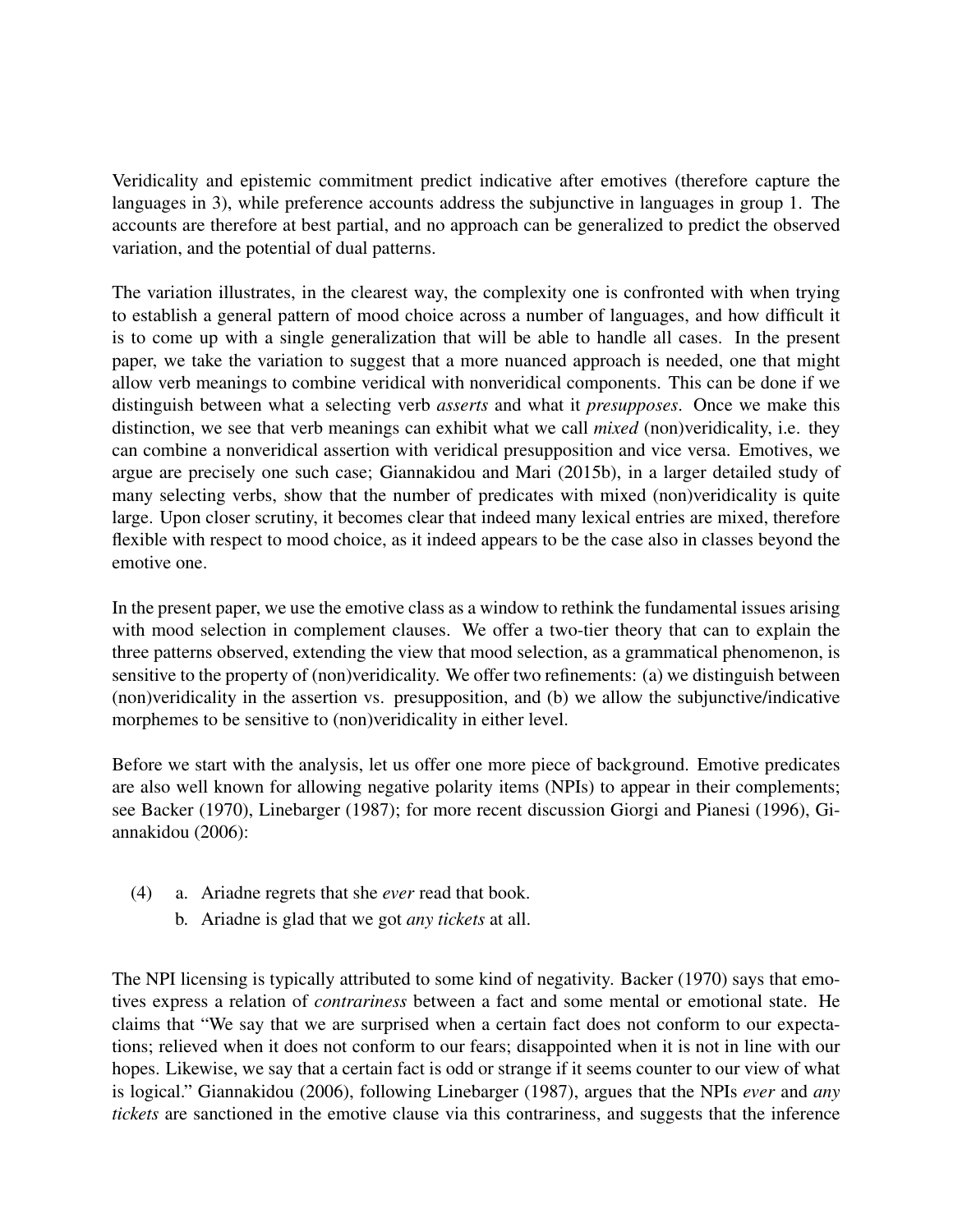is "not merely a conversational implicature, but rather something stronger" (Giannakidou *ibid.*: 595). In this paper, we show that the contrariness of the emotives is *not* a defining element of all emotives, but what renders them nonveridical is their *gradable* nature. At the same time, they have a veridical presupposition, and this explains the observed variation in mood selection. Emotives, then, have what we call *mixed* veridicality and this category comes with flexible mood patterns. Predicates meaning *hope, be aware* are also mixed, as we show. In our analysis here, we cast the role of subjunctive and indicative, and their sensitivity to (non)veridicality (Giannakidou 2009) who argues that the subjunctive is a polarity item) via definedness conditions. These definedness conditions are presuppositions of the mood particles. In contrast to the subjunctive which is akin to an NPI, the indicative is understood as a positive polarity item (PPI), requiring veridicality— in the assertion or the presupposition, and this explains why Greek possesses two indicative particles, as we see next.

Within this school of thought considering subjunctive sensitive to nonveridicality (Giannakidou 2009),<sup>3</sup> the idea that presuppositional content of the predicate can drive the choice of mood is for the first time clearly formulated in Mari (2014). Mari studies implicative modals as well as the implicative verb 'manage to'. The latter selects the subjunctive in Greek and, given the veridicality in the assertion, this choice pattern is also unexpected under current theories. Mari (2014) demonstrates that 'manage to' has a modal, non-veridical presupposition and argues that the presuppositional content is able to determine mood in the embedded clause. In so doing, Mari paves the way to rethink mood choice as driven by non-veridicality at either one of the levels of meaning, the assertion or the presupposition.<sup>4</sup>

We start in section 2 by presenting the core selection patterns. In section 3, we present the framework of nonveridicality for mood choice, with particular emphasis on the objective and subjective dimension of (non)veridicality. In sections 4 and 5 we present our analysis of emotives. We argue that they combine a veridical presupposition with a nonveridical assertion. The latter emerges via an emotive scale. The scale is then mapped onto the space of possible worlds and divides it into worlds where the emotions hold (positive extent), and those where it doesn't (negative extent). The existence of a scale thus creates a nonveridical space, in effect unifying the scalar with the truth based aspects of mood choice.

## 2. Main selection patterns in Greek, Italian, and French

Mood choice has been a central issue in semantics, both formal and descriptive, but we will not attempt a general overview here - Farkas (1985); Villalta (2008); Quer (2009); Portner and Rubinstein (2013), and Giannakidou (2006, 2015) for recent overviews; also Smirnova (2012), Giannakidou (1998, 1999, 2006, 2009, 2015) for Greek; Marques (2004) for Brazilian and European Portuguese; Mari (2015) for Italian; Quer (2009) for Catalan and Spanish; Baunaz (2015) for French). The main selection patterns that we find in Romance languages and Greek are as follows.

<sup>&</sup>lt;sup>3</sup>See also, outside this school of thought, Giorgi and Pianesi (1996), on parallel suggestions.

<sup>4</sup>Within this line of thought, Mari (2016) also reconsiders the semantics for Italian believe predicates. Cf. *infra*.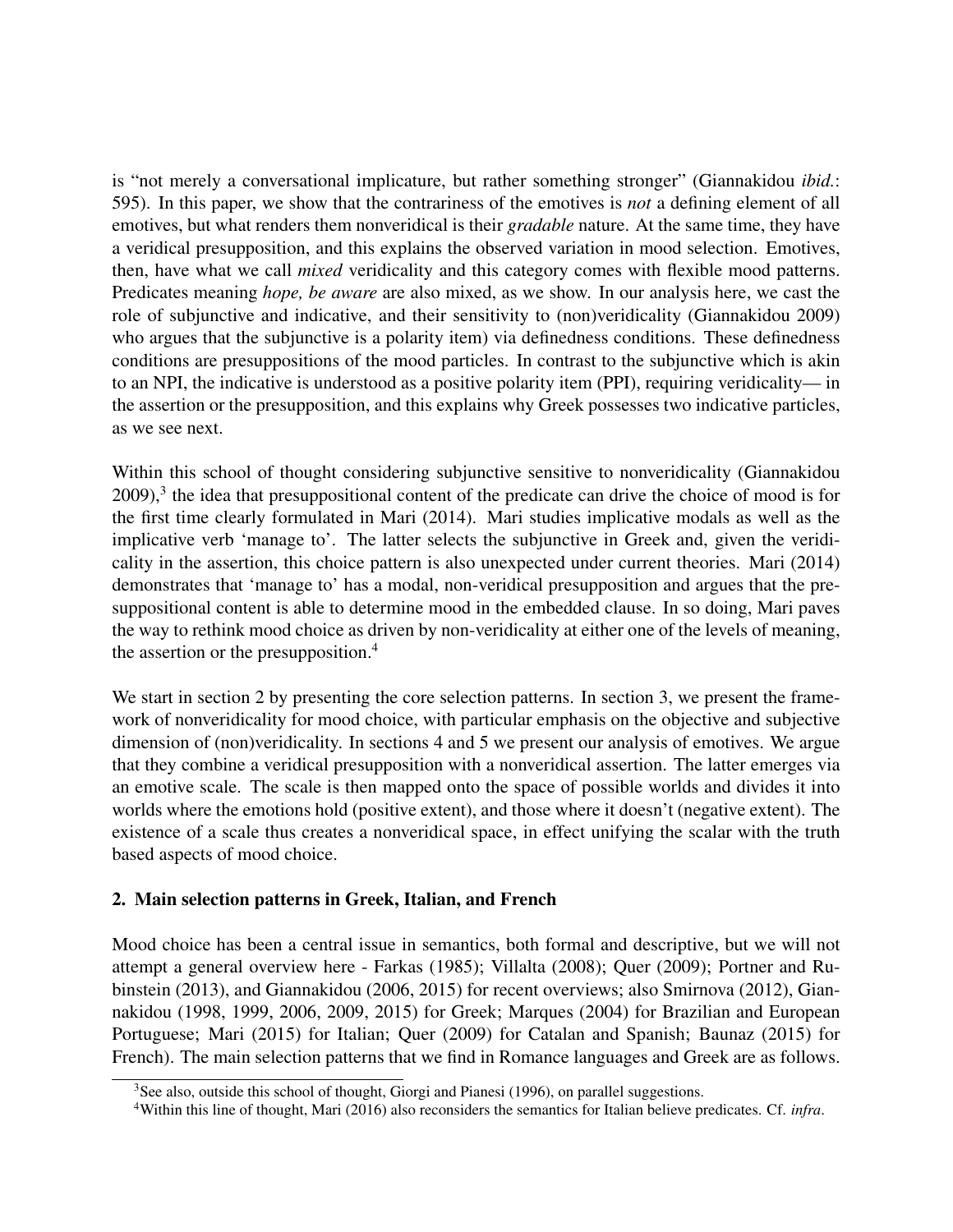- (5) Indicative verbs in Greek
	- a. assertives: leo (say), dhiavazo (read), isxirizome (claim)
	- b. fiction verbs: onirevome (dream), fandazome (imagine)
	- c. epistemics, non-factive: pistevo (believe), nomizo (think)
	- d. epistemic factive verbs: ksero, gnorizo (know)
- (6) Indicative verbs in French
	- a. assertives: dire (say), lire (read), soutenir (claim)
	- b. fiction verbs: rêver (dream), imaginer (imagine)
	- c. epistemics, non-factive: croire (believe), penser (think)
	- d. epistemic factive verbs: savoir (know)

Italian behaves like French and Greek, with the exception of *belief* predicates. In the rest of European languages, as well as Turkish (Sarigul 2015), complements of belief and fiction verbs behave like complements of knowledge verbs: they select indicative.

In Greek, we have a system of complementizer particles: *na* is for subjunctive, *oti, pu* for indicative. The subjunctive particle *na* precedes the tensed verb, but the indicative is unmarked in main clauses, i.e. past tenses (simple past, imperfective past, perfect tenses) and the present are indicative. In embedded clauses the indicative particle *oti* is used. For emotives, we have the indicative complementizer *pu*:

- (7) a. Thelo na/\*oti kerdisi want.1sg SUBJ/IND win.NONPAST.3SG the John. o Janis. I want John to win.
	- b. O Pavlos {kseri/pistevi} oti/\*pu/ \*na efije i Roxani. 'Paul knows/believes that Roxanne left.'
- (8) O Pavlos lipate {*pu/\*oti/\*na*} diavase afto to vivlio. Paul regrets that he read this book.

*Pu* follows emotive verbs (Varlokosta 1994, Giannakidou 2015), but also memory verbs such as *thimame* 'remember', and occasionally *ksero* 'know'. Giannakidou (*ibid.*) claims that it also has expressive content. Here, we will propose that *pu* is sensitive to veridicality in the presupposition. *Na* is typically followed by the form glossed above as NONPAST, which itself is licensed - Giannakidou (2009) treats it as a temporal polarity item. NONPAST only appears with *na*, the future particle, and other nonveridical particles. It is the form that gives future orientation (Giannakidou 2009, Giannakidou and Mari 2015b).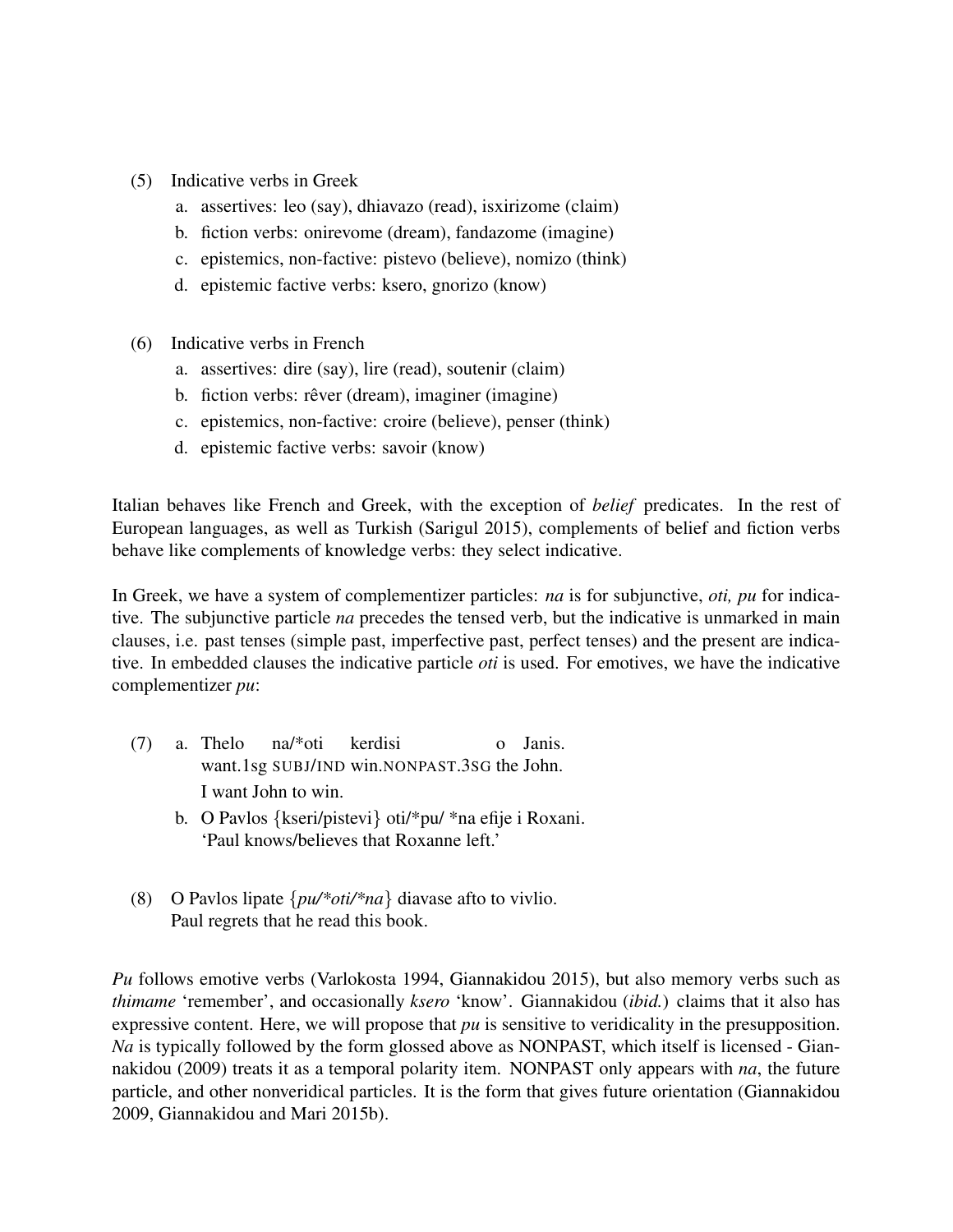The indicative pattern is challenging for the traditional view that the indicative implies that the sentence is 'true in the actual world', because complements of belief, fiction, and assertive verbs are not true in this sense. Of the indicative complements, only complements of *know* are true of the actual world, but the grammar of mood selection appears to make no distinction between actual and imagined or believed truth. This motivates the notion of subjective veridicality that we discuss in the next section– and which, we will argue, underlies emotive verbs.

Verbs selecting subjunctive belong to the following classes.

- (9) Subjunctive verbs in Greek
	- a. volitionals: thelo (want), skopevo (plan)
	- b. directives: dhiatazo (order), simvulevo (advise), protino (suggest)
	- c. modal verbs: prepi (must), bori (may)
	- d. permissives: epitrepo (allow); apagorevo (forbid)
- (10) Subjunctive verbs in Italian
	- a. volitionals: volere (want),
	- b. directives: ordina (order), consiglia (suggest)
	- c. modal verbs: necessario (must), posssibile (may), bisogna (must).
	- d. permissives: impedisce (forbid)
	- e. emotives: essere sorpreso (be surprised), essere irritato (be irritated)
	- f. epistemic: credere (believe), pensare (think), essere cosciente (be aware), essere convinto (be convinced)

Note that, in Italian both emotives and epistemic predicates (but *sapere* (know)) are subjunctive selectors in Italian. We do not raise here the question of belief verbs (Mari 2016). Here we study *essere cosciente*.

Empirically, it is also important to note that some verbs are compatible with both moods. *Elpizo/sperare* (hope) is one such verb in Greek and Italian.

- (11) a. Elpizo hope.1SG that.SUBJ/IND win.PAST.3SG the John. na/oti kerdise o Janis. I hope that John won.
	- b. Spero Hope.1SG.PRES that John have.3SG.SUBJ won. che Gianni abbia vinto. I hope that John has won.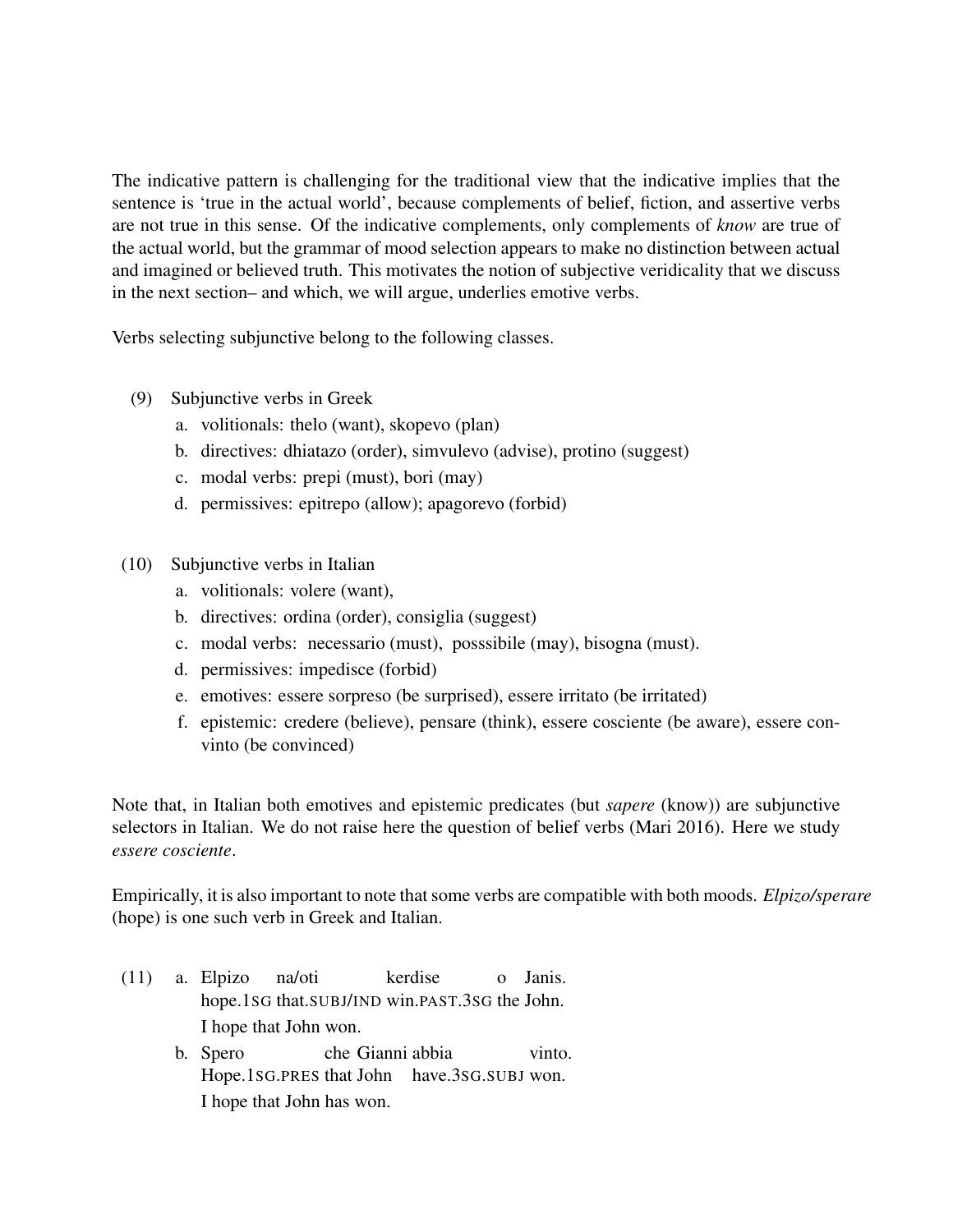Equivalents of 'hope' are also flexible in other languages, as argued by Portner and Rubinstein (2013) and Anand and Hacquard (2013). We argue here that the different choice reflects sensitivity of the mood morphemes to the (non)veridicality of assertion and presupposition. Let us finally note that some emotives in Italian are also compatible with the indicative.

(12) Sono Be.1SG.PRES happy contento che tu sia/sei that you be.2SG.SUBJ/be.2SG.IND here. qui. I am happy that you are here.

This shows again that a simple generalization, even for one verb class, is not tenable. We need a more flexible account of the verb meaning, by distinguishing the presupposition vs. the assertion, and allow for mixed cases, i.e. veridicality on one level and nonveridicality on the other. But first let's lay out the basic framework.

## 3. Veridicality and Nonveridicality: objective and subjective

The initial definition of veridicality is for natural language expressions (here, *functions* F), in terms of entailment such that  $F$  is veridical if it entails the truth of its complement  $p$ :

(13) Objective veridicality and nonveridicality (Zwarts 1995, Giannakidou 1998). Let F be a monadic sentential operator. The following statements hold: F is veridical just in case  $F_p \rightarrow p$  is logically valid; if this does not hold, F is *nonveridical*.

Here, nonveridicality is the absence of truth entailment. A factive verb such as *know* is objectively veridical: If *i knows* p is true (where i stands for the attitude holder), then p is also true. But *i wants p* , under normal circumstances, does not entail p, therefore *want* is objectively non-veridical.

However, we do have to explain why *believe* and *dream* verbs select the indicative in an overwhelmingly large number of languages. For this, we need the notion of *subjective* veridicality. Subjective veridicality is also on inference of truth, but it is *doxastic*, i.e. now veridicality is relativized with respect to an *individual anchor i*, and what i believes. In embedded clauses, the crucial anchor is the bearer of the attitude. Giannakidou defined *models of evaluation* M to describe the belief states of individual anchors. These models are sets of worlds, relative to i, corresponding to what  $i$  knows or believes. We can call those models now epistemic states.

(14) *Epistemic state of an individual anchor* i An epistemic state  $M(i)$  is a set of worlds associated with an individual i representing worlds compatible with what  $i$  knows or believes.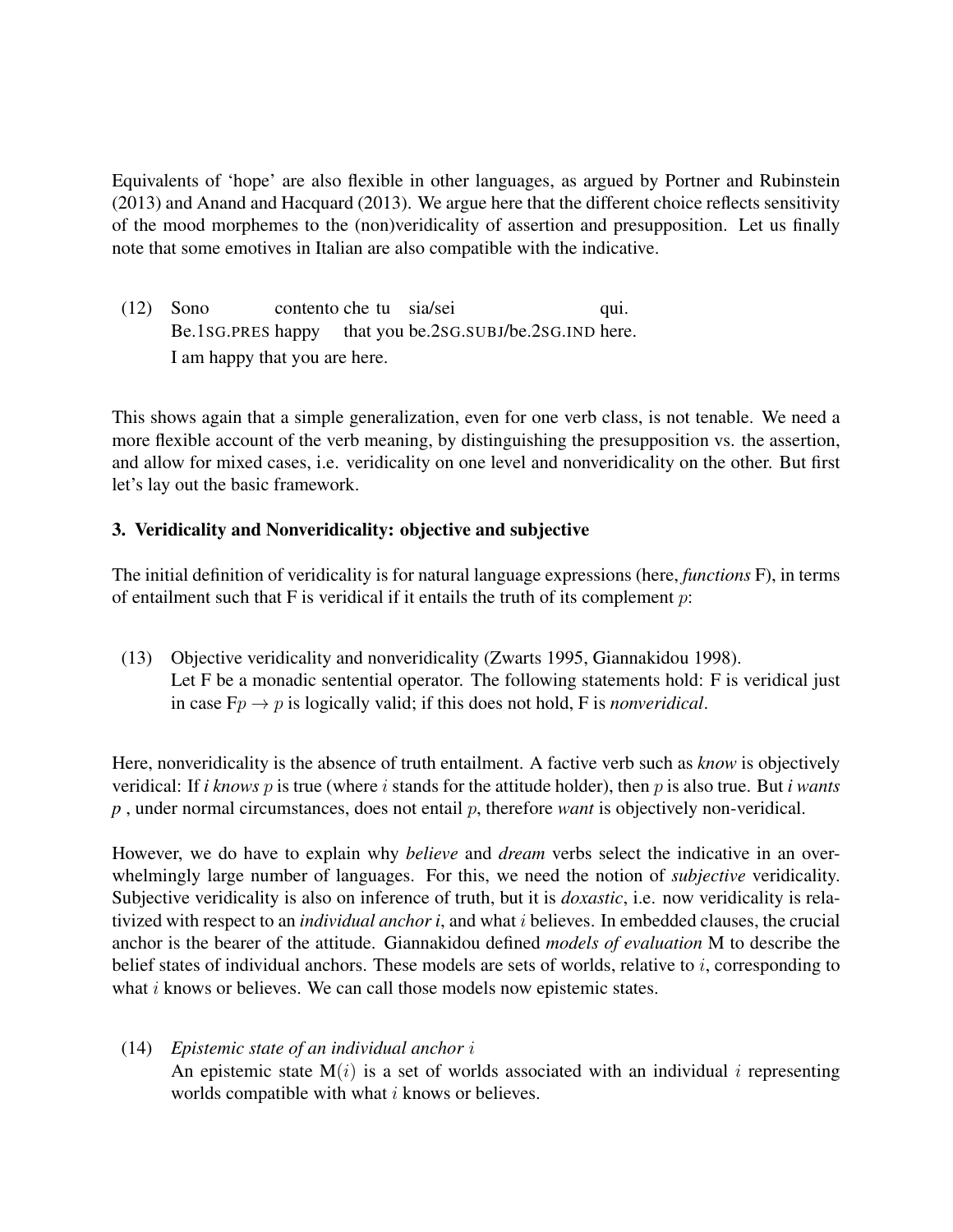Given M, we can now identify (non)veridicality subjectively as follows:

(15) *Subjective veridicality* A function F with a proposition  $p$  as its argument is subjectively veridical with respect to an individual anchor i and an epistemic state  $M(i)$  iff:  $\forall w[w \in M(i)p(w')].$ 

This reflects the classical (Hintikka 1962) treatment of belief<sup>5</sup>. Given M, we can now identify veridicality of propositional attitudes as follows:

(16) A propositional attitude predicate  $(PA_{\leq st, \leq e, st>>})$  is **subjectively veridical** wrt its individual  $\langle e \rangle$  argument (the *individual anchor i*) and M(*i*) iff  $\forall w[w \in M(i) : p(w)]$ .

Believe and fiction Pas are subjectively, but not objectively, veridical because their main clause subject (the believer or dreamer) is in an epistemic state that fully supports  $p$ , regardless of whether p is actually true. Here we define *Support* as universal quantification over the entire epistemic state:

- (17) *Support of a proposition* p *in an epistemic state* M.
	- a. A non-empty epistemic state  $M(i)$  of an individual anchor i supports a proposition p iff all worlds in  $M(i)$  are *p*-worlds.
	- b. Epistemic states that support  $p$  are veridical.

Importantly, subjective veridicality is Hintikkean belief, and does not entail objective veridicality.

A subjectively nonveridical function, on the other hand, imposes non-homogeneity on the epistemic state: there is at least one  $\neg p$  world, and M is partitioned into a p-supporting and nonsupporting space (where  $p$  is not true):

(18) *Subjective nonveridicality*

A function  $F$  with a proposition  $p$  as its argument is subjectively nonveridical with respect to an individual anchor i an epistemic state  $M(i)$  iff:  $\exists w' \in M(i) : \neg p(w') \land \exists w'' \in M(i) : p(w'').$ 

<sup>5</sup>See for a discussion about different uses of *credere* (belief) in Italian and a rethinking of the classical entry, see (Mari 2015). Mari proposes that belief predicates articulate an epistemic and a doxastic dimensions, and that they convey that the attitude holder 'does not know' at the non at issue level. She also offers a new analysis for the indicative/subjunctive variation under negation.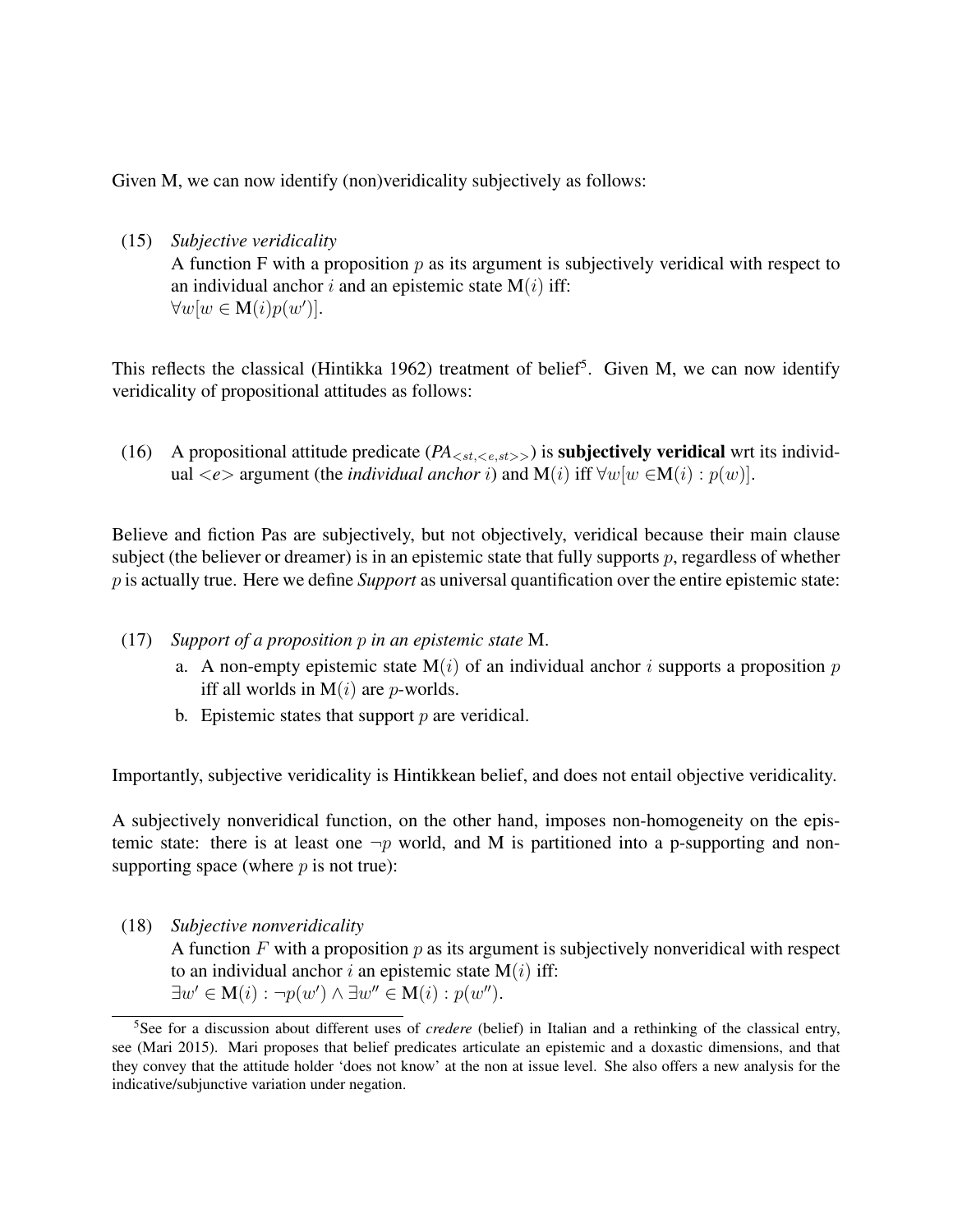(19) A propositional attitude predicate  $(PA_{\leq st \leq e, st \geq 0})$  is **subjectively nonveridical** wrt  $M(i)$ iff  $\exists w \in M(i) : \neg p(w) \land \exists w' \in M(i) : p(w').$ 

Subjective nonveridicality thus means  $M(i)$  as a whole does not support p: some worlds in  $M(i)$ support  $p$  and some others don't. This immediately suggests a link between uncertainty operators and the subjunctive selecting verbs (e.g. modals, volitionals) and subjective nonveridicality.

From the epistemic domain, we can move to generalize veridicality and nonveridicality to modal spaces (sets of worlds) in general, including various kinds of modal bases for modals (Giannakidou and Mari 2015b). From the perspective of factives, we define the factive space as objectively veridical follows, where  $w_0$  is the actual world.

(20) *Objectively veridical, factive space* The singleton set of worlds  $M = \{w_0\}$  is *objectively veridical* with respect to a proposition p iff  $\{w_0\} \in p$ .

We will use this for *know*, and simply write  $w_0 \in p$ . On the assumption that the future is open, one can define metaphysical modal bases as objectively *non*veridical, assuming a branching time model with a fixed past and present and an open future. This is needed future oriented attitudes, but we cannot expand more here.

#### 4. Presupposition vs. assertion in the factive class

Subjective veridicality indicates that the anchor  $i$  knows or believes  $p$ ; subjective nonveridicality, on the other hand, indicates that  $i$  does not know or believe  $p$ . For the indicative after belief verbs, subjective veridicality is crucial.

Following classic treatments of belief, for the evaluation of p in 'i believes that p', it must be the case that some relevant  $M(i)$  fully supports p. Because we have third person belief, there are two potential anchors *i*: the speaker and the main clause subject. Their epistemic spaces need not coincide: the speaker need not believe that  $p$  is true, but for the sentence to be true the believer cannot have any  $\neg p$  worlds in her belief space.<sup>6</sup>

(21) O Nicholas pistevi the Nicholas believe.3SG that.IND left.3SG the Ariadne. oti/\*na efije i Ariadne. Nicholas believes that Ariadne left.

<sup>&</sup>lt;sup>6</sup>Selection of the subjunctive in Italian with belief verbs is sensitive to shifts across epistemic anchors see Quer (1998), see also discussion in Mari (2015).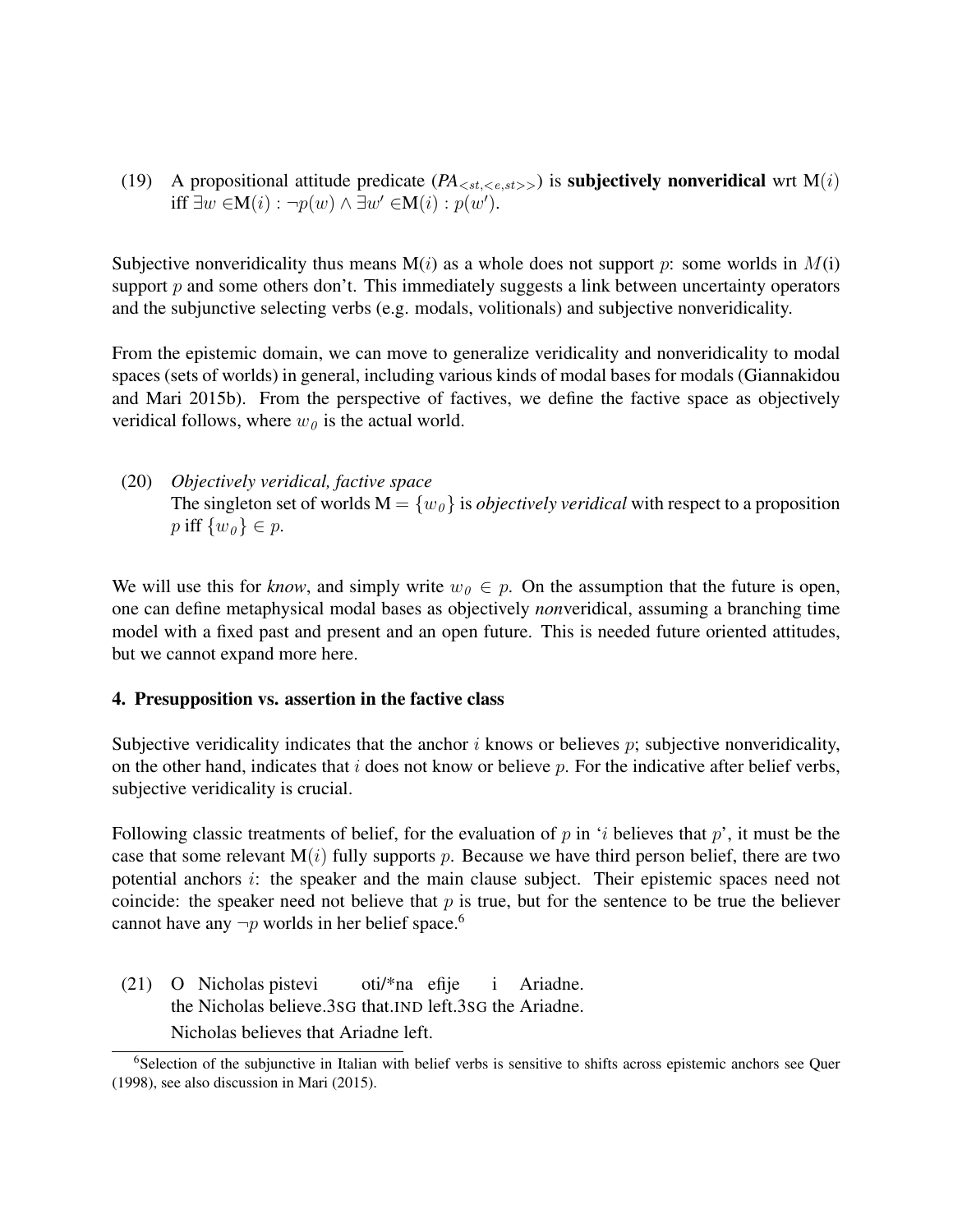(22) [Nicholas believes that p] is true in w with respect to  $M(Nicholas)$  iff:  $\forall w'[w' \in M(Nicholas)p(w')]$ 

Since all worlds in  $M(Nicholas)$  being *p*-worlds is a truth condition for belief, the *belief* verb is subjectively veridical. Because  $M(Nicholas)$  is a doxastic space,  $M(Nicholas)$  does not make reference to the actual world w, and it does not guarantee that w is a p world.

Subjective veridicality, as a notional category, covers also fiction verbs such as *dream*. In this case, we understand M to be the set of worlds compatible with the subject's dream (which we note  $M_{dream}$ ) (from now on, unless otherwise stated,  $M(i)$ , stands for  $M_{existence}(i)$ ).

- $(23)$ the Nicholas dreamt.3SG that.IND left.3SG the Ariadne. Nicholas onireftike oti efije i Ariadne. b. Nicholas ha sognato che Ariadne era Nicholas has dreamt that Ariadne be.3SG.IMPERF.IND gone away. andata via. Nicholas dreamt that Ariadne left.
- (24) [Nicholas dreamt that  $p$ ]]<sup>*w*,*M*</sup> dream(Nicholas) is 1 iff:  $\forall w'[w' \in M_{\text{dream}}(Nicholas)p(w')]$

When I dream or imagine something, the spaces are 'private' (Giorgi and Pianesi 1996) and do not entail anything about the real world.<sup>7</sup> My dream state fully supports p, it is therefore veridical. We can understand all context shifting verbs, including verbs of reported speech, to be likewise subjectively veridical (Giannakidou 1998,1999), hence it is no surprise that they select indicative.

The belief and dream class, in the languages that select the indicative, appear to have no presupposition. Note that this is not the case for Italian belief that opts for subjunctive (Mari 2016). Now let's consider emotive verbs. These do have a presuppositional layer, but contrary to the usual wisdom, emotives do *not* have a presupposition of objective veridicality, but of subjective veridicality (Egré 2008).

(25) Falsely believing that he had inflicted a fatal wound, Oedipus regretted killing the stranger on the road to Thebes (Klein 1975).

This shows that one can have an emotive attitude towards something that one *believes* to be a fact, but may actually *not* be a fact. Hence, the presupposition of emotive verbs is not of objective veridicality, but of subjective veridicality:

<sup>&</sup>lt;sup>7</sup>Note that 'privacy' is a subjunctive trigger for Giorgi and Pianesi (1996) and it is specifically and only used for *credere* (believe).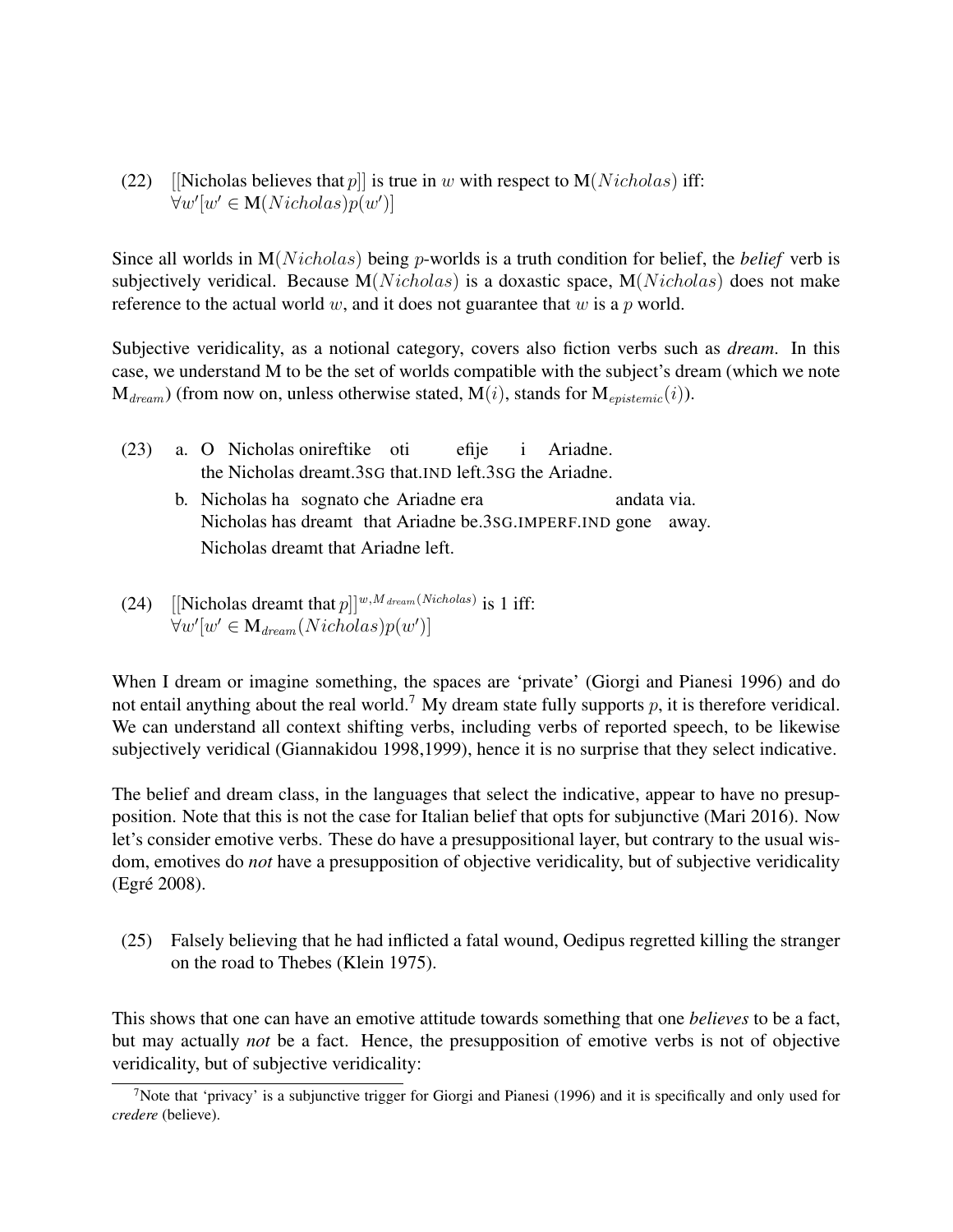(26) Subjective veridicality presupposition of emotives [[i V-emotive that  $p$ ]]<sup>w,M(i)</sup> is defined iff:  $\forall w'[w' \in M(i) p(w')]$ .

The presupposition of *know*, on the other hand, is objective veridicality:

(27)  $[[i \text{ knows that } p]]^{w_0, M(i)}$  is defined iff  $w_0 \in p$ . If defined  $[[i]$  knows that  $p]^{w,M(i)} = 1$  iff:  $\forall w'[w' \in M(i)p(w')]$ 

This lexical entry captures the factivitity of *know* as presupposition of objective veridicality, while at the same time distinguishing *know* from emotive verbs where the presupposition is merely belief of i that p without entailing or presupposing anything about the real world. *Know* is veridical in both the presupposition and the assertion.<sup>8</sup>

Emotives are a mixed case: they have a presupposition of subjective veridicality (see 26), and an assertion that is nonveridical, as we now show.

## 5. Emotives and nonveridicality

Because of NPI-licensing and Baker's earlier observations, it has often been claimed that emotives carry and implicature (Linebarger 1987) or something 'stronger' Giannakidou (2006). We give below Giannakidou's version of the presupposition Giannakidou (2015): i is surprised that p is defined if only if: *i* believed that  $\neg p$ , at a time  $t' \prec t_u$  (where  $t_u$  is the utterance time). A similar idea is also found in Giorgi and Pianesi (1996), where a counterfactual presupposition is advocated. From this perspective, the emotive verb is again mixed: nonveridical in the presupposition, while being veridical in the assertion. We can therefore parametrize languages such that the Greektype allows the subjunctive only with logically (i.e. in the assertion) nonveridical verbs. Italian subjunctive, on the other hand, is an NPI triggered by negation at the non-assertion (e.g. like *any* in *I am surprised he has any friends*).

The negative presupposition account, however, faces a challenge with the following example. Observe the continuation 'and she always knew that' in 5.

(28) Arianna è contenta/felice/triste/irritata/ ... che Nicolas abbia Arianna is happy/glad/sad/irritated/ . . . that Nicholas has.3SG.SUBJ participate to-the partecipato alla maratona, e ha sempre saputo che lo avrebbe marathon, and has always known that that have.3SG.COND done. fatto.

<sup>8</sup>*Know* is considered to be like *believe* in the assertion, with a veridical presupposition.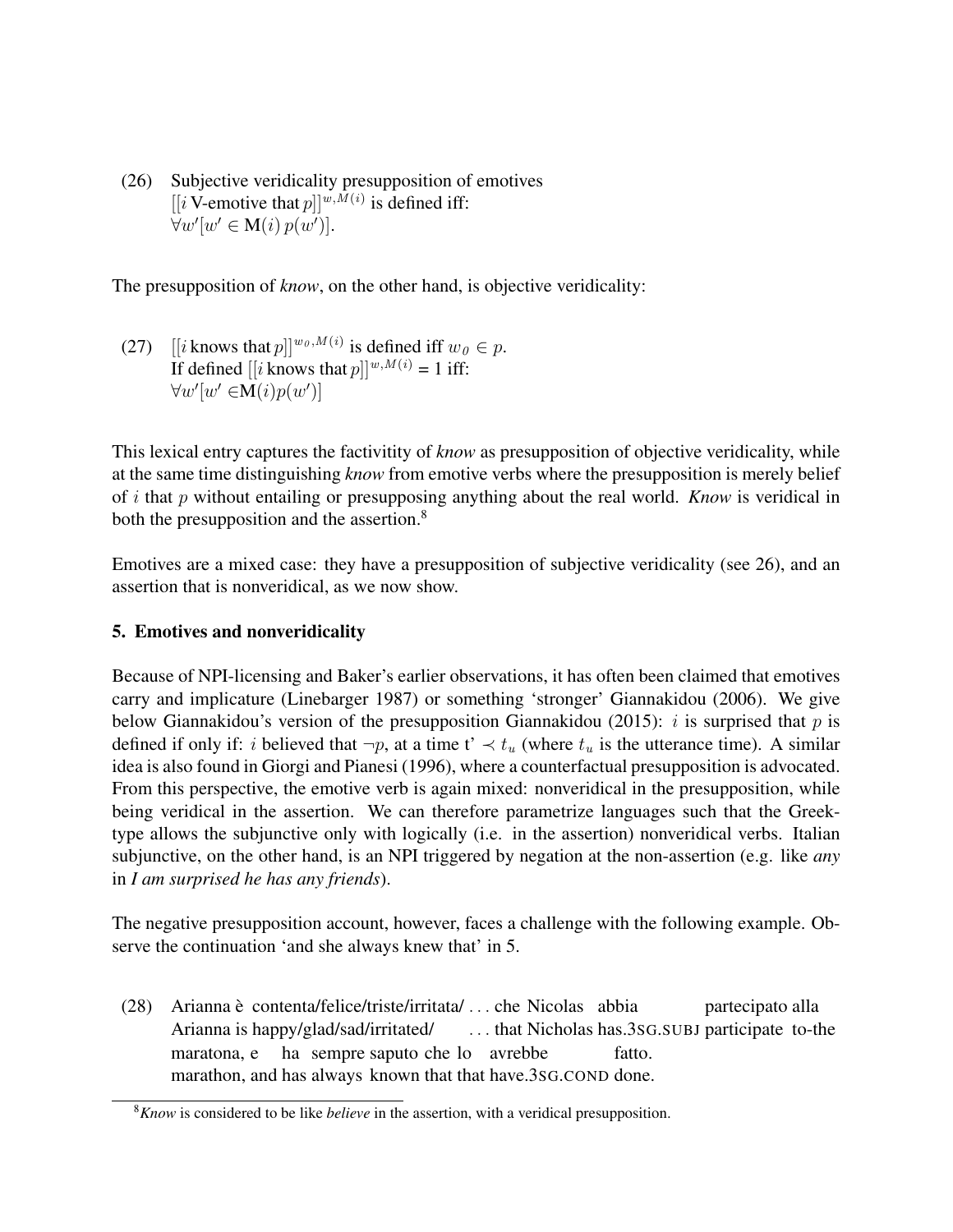Arianna is happy that Nicholas participate in the marathon, and she always knew that he would do it.

(28) clearly does not convey that the speaker has an expectation or belief that  $\neg p$ ; and there is a contrast with *surprise* (*I am surprised that John participated in the marathon, and I always knew that he would do it*), thus preventing a general characterization of the emotive class in terms of a negative presupposition. At best, it appears to be an implicature, highly sensitive to the lexical choice of the verb.We propose that emotives have a presupposition of subjective veridicality, as we just suggested, but their assertion is nonveridical because of their scalar, gradable nature.

No attention has been paid in the literature to the fact that emotives are gradable predicates, but we will take this as our starting point. Gradability is diagnosed by number of tests (Kennedy 2007, Giannakidou and Mari 2015a).

In all analyses of gradability, gradable predicates introduce degree scales and map individuals onto points on the scales. The scales are assumed to contain a designated degree that functions as a *threshold* (Kennedy 2007) between the positive extent of the scale and the negative extent. For instance, if I say *John is tall*, I am saying that John exceeds the degree d that is the threshold/standard of what counts as tall in the context. If John's height maps onto a degree  $d'$  below  $d$ , then John cannot be said to be tall, he is not-tall. Let  $D$  be a set of ordered degrees, and  $\mathcal I$  a set of individuals. We assume that a scalar predicate has the analysis in 5:

(29)  $\lambda P \cdot \lambda x \cdot \lambda d \cdot P(x) \geq d$ 

Variables x and d take their value in the sets  $\mathcal I$  and  $\mathcal D$ . Given the threshold d, two equivalence classes are determined: one above d in which i has the sentiment, and one in which i does not have it (below d). We are now going to map scales into modal spaces triggered by propositional attitudes. We propose that there is a morphism  $H$  from degrees  $D$  and individuals  $T$  to worlds.

(30)  $\mathcal{H}(\mathcal{D})(\mathcal{I}) = W$ 

The modal base that we obtain via this mapping is non-homogeneous.<sup>9</sup>,<sup>10</sup> The worlds in the modal base are partitioned into those in which  $i$  has the emotion and those in which she does not. This partition is driven by the threshold d. Note (see Figure 1), that the worlds in which i has the sentiment, p is true. In other worlds, W is a set of worlds ordered by  $\leq \xi_i$ . Viewing  $\leq \xi_i$  as the

<sup>9</sup>Klecha (2014) proposes an account of gradable modal adjectives like *important* that incorporates degrees into the denotation of the adjectives, combining a degree-based semantics and ordering sources a la Kratzer. Here we propose ` an analysis of scalar emotive predicates in modal terms ,

 $10$ On emotivity and non-veridicality, see also Beltrama (2015).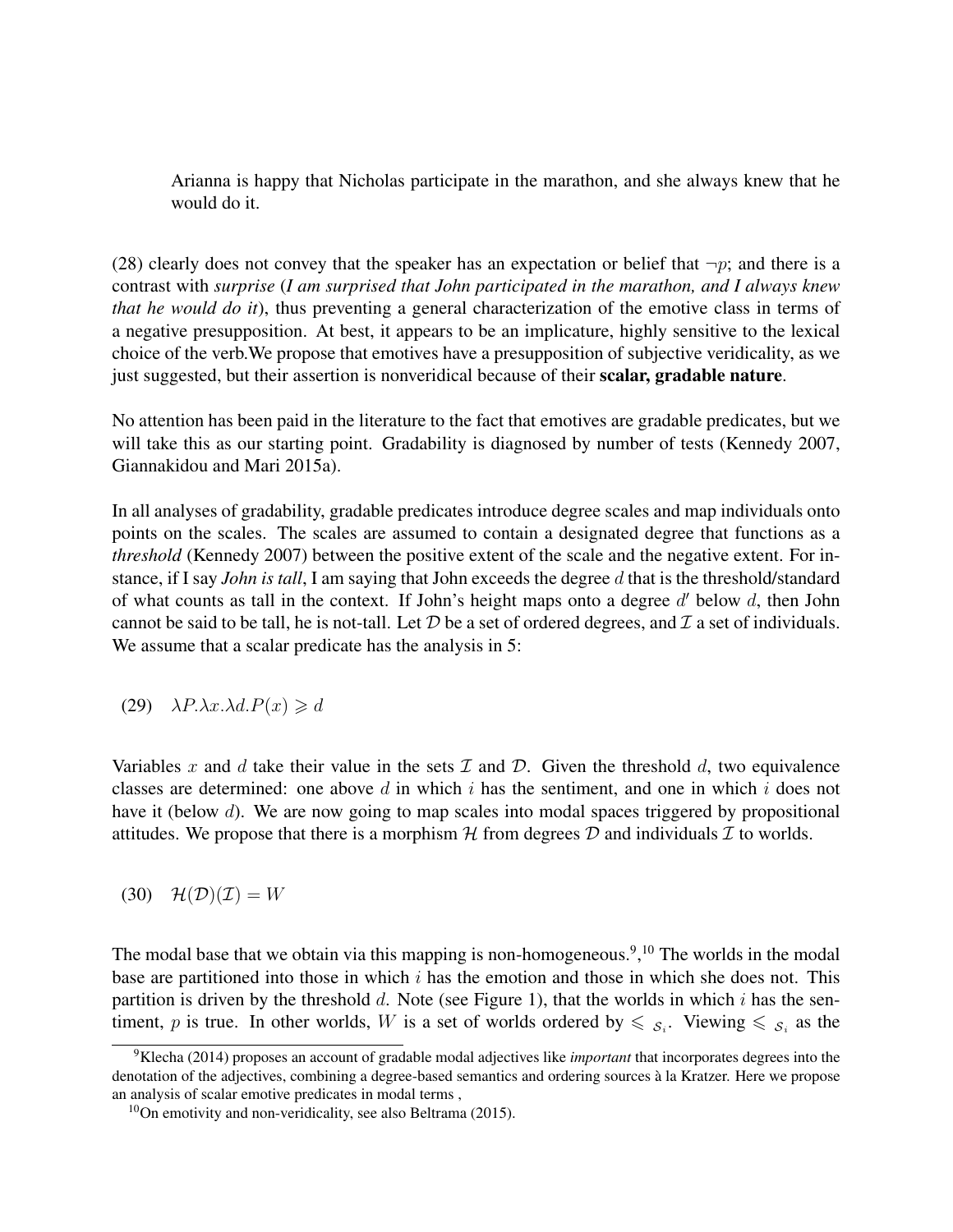singleton set p, we see that just like with the scale, the set of worlds is partitioned into two equivalence classes of worlds. One is the set of worlds in which the attitude holder has the sentiment and  $p$  is true. The other one is the set of worlds in which the attitude holder does not has the sentiment and  $p$  is false.



Figure 1: The non-veridical space of emotivity

This partitioning allows us to define *Positive-Extent-worlds* (PE) for p:

(31) PE<sub>P</sub> = { $w' \in \mathcal{E}_p : w'$  where the propositions in P are true }

Here, the set P is the singleton set  $\{p\}$ . So PE<sub>P</sub> contains all the worlds in which p is true. In PE<sub>p</sub> i has sentiment S. But not all worlds in  $\mathcal E$  are PE worlds for p,  $\mathcal E$  only partially supports p. PE<sub>P</sub> is a subset of  $\mathcal E$  (the emotive space). The complement of PE<sub>P</sub> contains  $\neg p$  worlds. The semantics we propose here may remind the reader of the Best ordering used for modals (Portner 2009, Giannakidou and Mari 2015b), but our ordering source merely contains p.

Hence, the gradability of the emotive predicate triggers a modal space  $\mathcal{E}$ , and partitions it into p and  $\neg p$  worlds. The emotive space is thus a nonveridical space. Now that we have the semantics for the emotive component, let us put it together with the presupposition, and provide our lexical entry for emotives.

(32) 
$$
[[i \text{ V-emotive } p]]^{w, M(i)}
$$

- a. is defined iff  $\forall w'[w' \in M(i)p(w'')]$  (subjective veridicality)
- b. If defined,  $[[i \text{ V-emotive} p]]^{w,M(i)} = 1$  iff  $\forall w'' \in \text{PE}_{\mathcal{P}}(\mathcal{E})(p(w''))$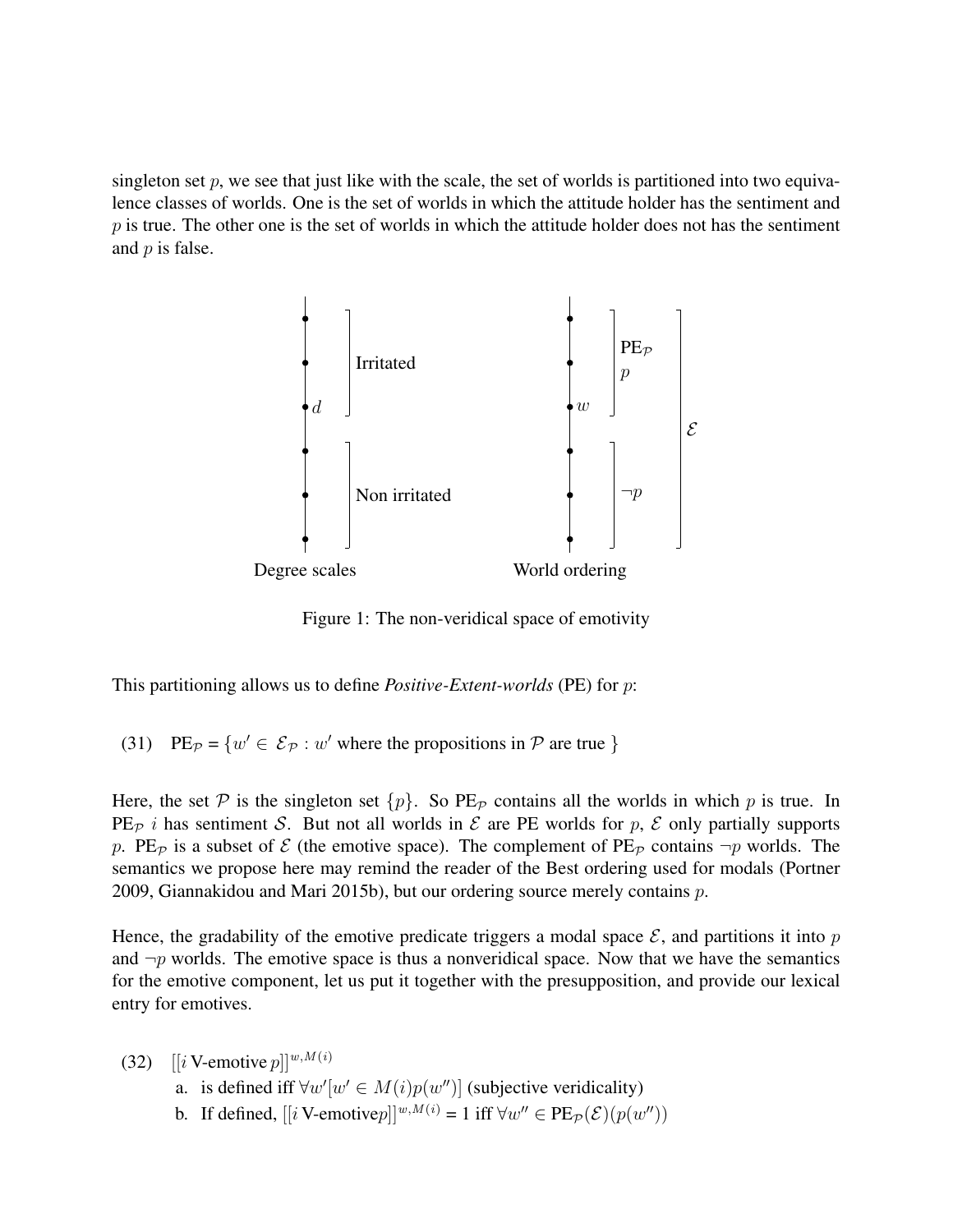$\mathcal E$  is a nonveridical space containing supporting worlds, but also non-supporting worlds: i.e.  $\exists w' \in$ PE<sub>P</sub>:  $\neg p(w')$ . This lexical entry indicates that M(*i*) is relevant for the presupposition of emotives, but in the assertion they work like modals, in triggering the modal base of emotion. Let us go back to the predicates of awareness now.

In Greek, in contrast to Italian, awareness verbs select indicative, aligning with belief and imagination verbs. We assume that  $M_{con}$  is a type of belief space.

- (33) Awareness in Greek [[i exi-epignosi that  $p$ ]]<sup> $w_0$ , $M(i)$  is defined iff  $w_0 \in p$ .</sup> If defined  $[[i \text{ exi-epignosi that } p]]^{w,M(i)} = 1$  iff:  $\forall w'' \in M_{con}(i)(p(w''))$
- (34) O Nicholas exei epignosi oti/\*na i Ariadne tou leei psemata. the Nicholas has awareness that.IND/\*SUBJ the Ariadne him says lies Nicholas is aware that Ariadne is lying to him.

Importantly, epistemic *be aware* can also be understood as gradable, and that would explain why it selects the subjunctive in Italian:

- $(35)$  E molto/poco cosciente che tu sia stanco. He is very/little aware that you are tired.
- $(36)$  Maria è più cosciente di Gianni dell'accaduto. Maria is more aware of Gianni of what has happened.'

Importantly, epistemic be be aware can also be understood as gradable, and that would explain why it selects the subjunctive in Italian. The space for *essere consciente* now is  $M_{con}$ , just like in Greek, but this space is conceptualized as gradable, and thus partioned into positive extent (PE) and negative extent, just like with emotives.

- (37) Awareness in Italian. [[i è cosciente that  $p$ ]]<sup> $w_0$ , $M(i)$ </sup> is defined iff  $w_0 \in p$ . If defined  $[[i \text{ è cosciente that } p]]^{w,M(i)} = 1$  iff:  $\forall w'' \in PE_{\mathcal{P}}(\mathbf{M}_{con})(i)(p(w''))$
- (38) Sono consciente che Anna /sia a casa. Be.1SG.PRES.IND aware that Anna be.3SG.IND.SUBJ at home. I am aware that Ann is home.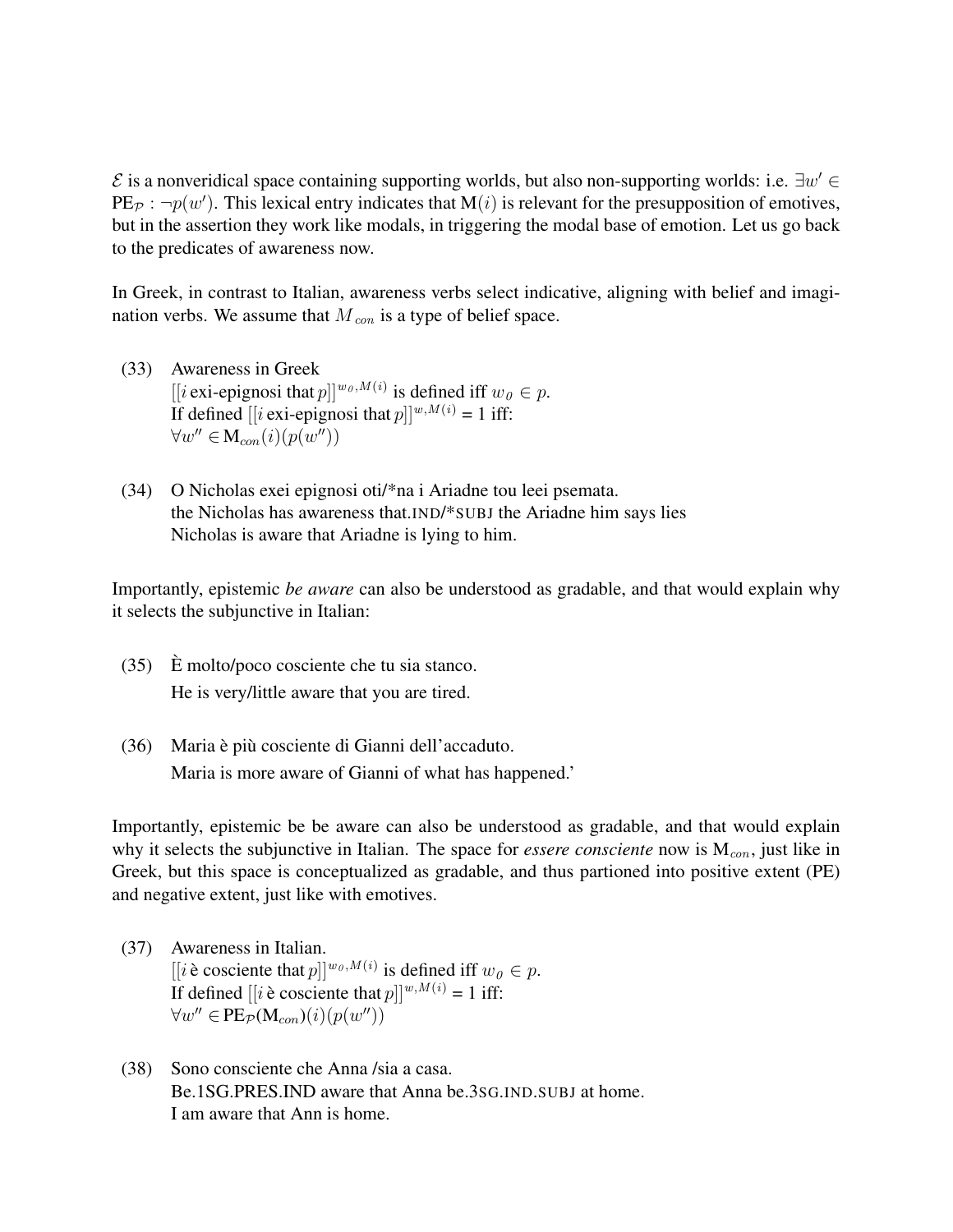For Italian, the assertion of 'be aware' will be like that of the emotive, dividing the awareness space between p and  $\neg p$  worlds, thereby producing nonveridicality as reflected in the choice of the subjunctive. We see that the space of 'awareness'  $(M_{con})$  is conceptualized a partitioned one, including worlds of awareness and worlds of non-awareness Awareness worlds (the Positive Extent  $PE_{\mathcal{P}}$ ) are  $p$  worlds. We see that awareness is lexicalized along the pattern of emotivity. Moreover, the same verb category 'be aware' lexicalizes differently in Greek and Italian justifying different moods (in our implementation  $M_{con}$  is not partitioned in Greek and partitioned in Italian). Since the consciousness predicate can be a subjunctive selector, gradability per se is not the key in determining mood; *pace* Villalta (2008), but offers the necessary structure for nonveridicality by providing a threshold for p and  $\neg p$  worlds that mirrors the positive and negative extent of the scale. The connection between evaluating (via a gradable space) and nonveridicality has broader applications, as seen also in recent work by Beltrama (2015).

To the question why is it that Greek lexicalizes 'be aware' as a belief verb and Italian lexicalizes it as an emotive, we answer that this is due to a prototypicality effect. Note that in Italian belief verbs do not behave like in Greek, and are subjunctive selectors. There is thus no prototypical indicative belief verb that sets the standard for indicative selecting predicates, in Italian. Rather, belief verbs in Italian set the standard for subjunctive along with emotive predicates. Languages thus seem to choose among possible lexicalizations those that better align with the general pattern set by prototypical cases.

We consider, finally, the role of the mood particles. As we said at the beginning, and following our more expanded account in Giannakidou and Mari (2015b), we take it that the mood morphemes are polarity like elements that have definedness conditions that make reference to (non)veridicality, like all polarity items.

## 6. An OT analysis

To capture cross-linguistic and intra-linguistic variation we use an optimality theoretic system (Hendriks and de Hoop 2001, de Swart 2010).<sup>11</sup> We provide definedness conditions for the subjunctive and the indicative in Italian and Greek. Recall that *PA* stands for 'Propositional Attitude' verbs.

- (39) a. Ind/Veridicality (Ind/+Ver): Indicative is defined only in the immediate scope of a *PA* that is veridical (i.e. in the assertion or the presupposition).
	- b. Subj/NonVeridicality (Subj/-Ver): Subjunctive is defined only in the scope of a *PA* that is nonveridical (i.e. in the assertion or in the presupposition).

 $11$ Farkas (2013) also proposes an OT based analysis of flexible mood patters. Farkas proposes that +assertion triggers the indicative and -assertion triggers the subjunctive. We do not use ±assertion here, which seems to stumble over mood choice in questions. Our theory is limited to embedded mood patterns. For further discussion, see Giannakidou and Mari (2015c).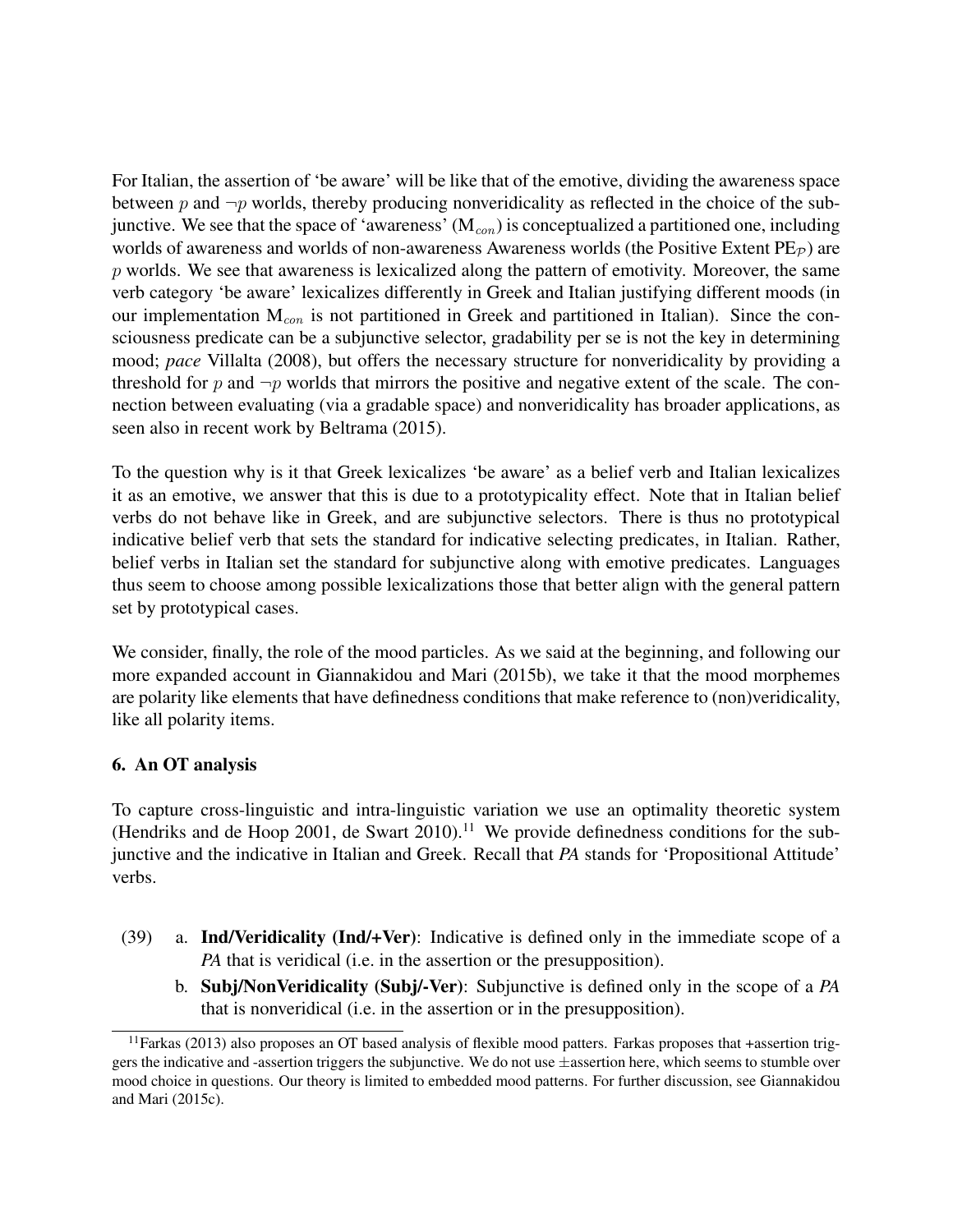So a PA has two dimension of meaning and can be both veridical and non-veridical (emotives, Italian *consciente*). To these constraints, we add a presupposition constraint for Greek pu, and a factivity constraint on the Greek subjunctive particle *na*.

(40) a. pu/PRESP:+Ver: If pu-IND appears, then *PA* has a veridical presupposition. b. \*SubjFactive: If na-SUBJ appears, then *PA* is nonfactive.

Italian and Greek also pattern differently with regard to ranking. Greek favors veridicality; Italian is more tolerant, and although subjunctive is strongly preferred, the indicative is not entirely blocked. Hence we treat the Italian constraints as standing in free variation in an OT framework, but the Greek constraints are ranked:

- (41) a. Unranked in Italian: {Ind/Veridicality, Subj/NonVeridicality}
	- b. Greek ranking:  $\{pu/PRESP: +\text{Ver}, *Subifactive\} > \{Ind/Veridicality, Subj/NonVeridicality\}$

We consider the non-blocking preference for the subjunctive as a supplementary felicity constraint which does not affect grammaticality, and hypothesize that Italian is moving from a nonveridicality-wins type of language to a more neutral one. (Ultimately, Italian is on a path of becoming an indicative preferring language like French in the Romance group).

Back to *emotives*. In Italian, both the indicative and the subjunctive violate a constraint. Since there is no ranking, both variants are licensed in Italian.

| <i>rimpiagnere</i> [PRESUPP:+Ver, ASSERTION:-Ver] $ _{CP}$ MOOD: $ $ Ind/+Ver : Subj/-Ver |  |  |
|-------------------------------------------------------------------------------------------|--|--|
| $\Rightarrow$ MOOD:Ind                                                                    |  |  |
| $\Rightarrow$ MOOD:Subj                                                                   |  |  |

In Italian, the subjunctive is preferred in virtue of a non-blocking preference, which, as we just said, we consider a felicity condition.

With Greek emotives-factives,  $pu$  is the winner because it is the designated form for PRESUPP:+Ver. The subjunctive is blocked by the factivity constraint (12b). ('pr' stands for 'presupposition'; 'as' for assertion).

| <i>lipame</i> [pr:+Ver, as:-Ver] $[_{CP}$ MOOD:__] |  | $pu/PR$ :+Ver : *SubjFactive   Ind/+Ver : Subj/-Ver |  |  |
|----------------------------------------------------|--|-----------------------------------------------------|--|--|
| a. MOOD:Ind <i>oti</i>                             |  | $*$                                                 |  |  |
| b. MOOD:Subj                                       |  | $*1$                                                |  |  |
| c. $\Rightarrow$ MOOD: Ind pu                      |  |                                                     |  |  |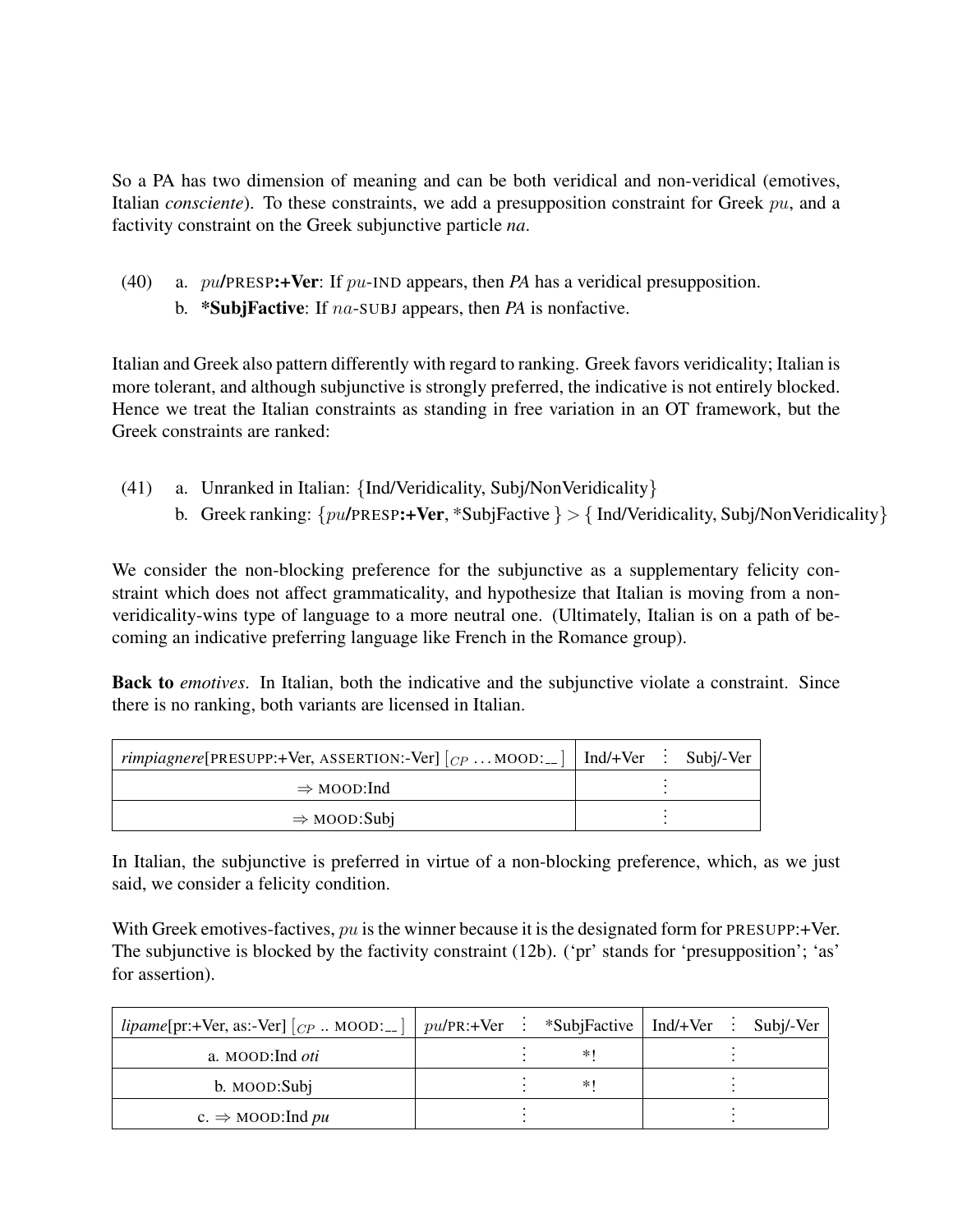Regarding *pu*, it is indeed quite remarkable that a language has a form sensitive to presupposition only. *Pu* appears to be like a positive polarity item 'PPI': it ignores the nonveridicality of the assertion, and gets licensed by the veridicality of the presupposition. The fact that it is triggered by a property of non-assertion is in line with observations in the literature, for instance about the German Konjunktiv that it contributes itself conventional implicature (Potts 2005) and about pu itself that it has expressive content (Giannakidou 2015).

Overall, this system predicts the correct patterns of variation across languages depending on the definedness condition of moods, the two tier semantics of verbs, and whether the constraints are ranked or not. As far we can tell, our system fares better than any of the other accounts of mood currently available. Space prevents us from elaborating further, which is something we want to do in future work.

#### **References**

- Anand, P. and V. Hacquard (2013). Epistemics and attitudes. *Semantics and Pragmatics 6*, 1–59. Backer, C. (1970). Double negatives. *LI 6*, 169–186.
- Baunaz, L. (2015). On the various sizes of complementizers. *Probus*, Onlinefirst.
- Beltrama, A. (2015). Totally between discourse and subjectivity. exploring the pragmatic side of intensification. Ms. University of Chicago.
- de Swart, H. (2010). *Expression and Interpretation of Negation: an OT typology*. Dordrecht: Springer.
- Egré, P. (2008). Question embedding and factivity. *GPS 77*, 85–125.
- Farkas, D. (1985). *Intensional Descriptions and the Romance Subjunctive*. New York: Garland.
- Farkas, D. (2013). Assertion, belief and mood choice. In *Talk Presented at Esslli, Vienna*.
- Giannakidou, A. (1998). *Polarity Sensitivity as (Non)veridical Dependency*. Dordrecht: John Benjamins.
- Giannakidou, A. (1999). Affective dependencies. *Linguistics and Philosophy 22*, 367–421.
- Giannakidou, A. (2006). Only, emotive factive verbs, and the dual nature of polarity dependency. *Language*, 575–603.
- Giannakidou, A. (2009). The dependency of the subjunctive revisited: temporal semantics and polarity. *Lingua 119*(12), 1883–1908.
- Giannakidou, A. (2015). Evaluative subjunctive as nonveridicality. In B. J. et al. (Ed.), *Tense, Mood, and Modality: New Answers to Old Questions*. Chicago: CUP.
- Giannakidou, A. and A. Mari (2015a). Emotive factives and the puzzle of the subjunctive. In *Proceedings of CLS 51*. Chicago: University of Chicago Press.
- Giannakidou, A. and A. Mari (2015b). Epistemic future and epistemic must: nonveridicality, evidence, and partial knowledge. In B. J. et al. (Ed.), *Tense, Mood, and Modality: New Answers to Old Questions*. Chicago: CUP.
- Giannakidou, A. and A. Mari (2015c). A unified analysis of the future as epistemic modality: the view from Greek and Italian. Ms. IJN and University of Chicago.
- Giorgi, A. and F. Pianesi (1996). *Tense and Aspect*. Oxford: OUP.